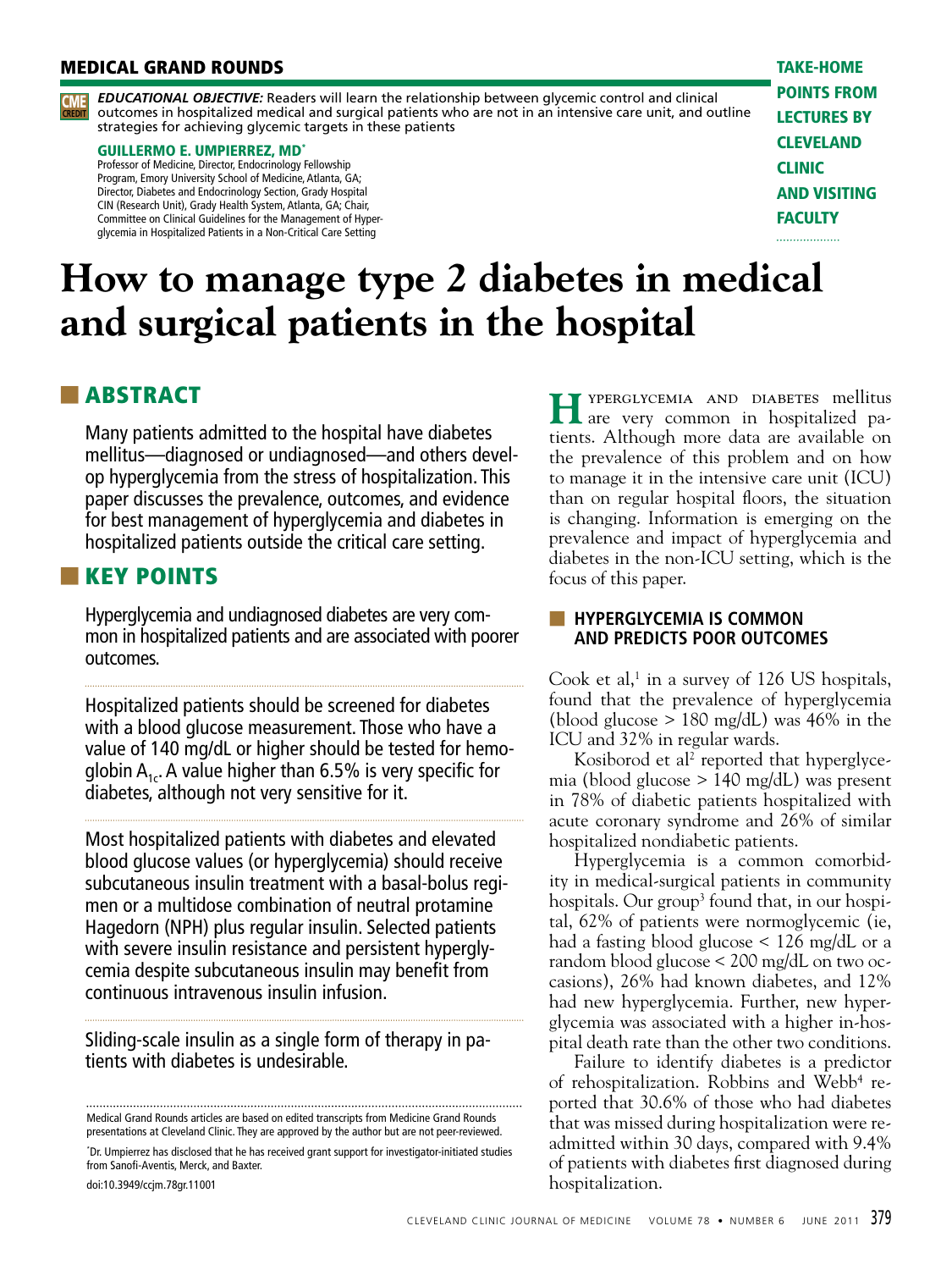#### **TABLE 1**

## Categories of diabetes

| <b>TEST</b>                        | <b>NORMAL</b> | <b>PREDIABETES</b> | <b>DIABETES</b>               |
|------------------------------------|---------------|--------------------|-------------------------------|
| Hemoglobin $A_{1c}$                | $< 5.7\%$     | $5.7\% - 6.4\%$    | $\ge 6.5\%$                   |
| <b>Fasting plasma glucose</b>      | $<$ 100 mg/dL | 100-125 mg/dL      | $\geq$ 126 mg/dL              |
| 2-Hour plasma glucose <sup>a</sup> | $<$ 140 mg/dL | 140-199 mg/dL      | $\geq$ 200 mg/dL <sup>b</sup> |

<sup>a</sup> Performed during an oral glucose tolerance test b<sup>o</sup>Or random plasma glucose ≥ 200 mg/dL plus symptoms

INFORMATION FROM AMERICAN DIABETES ASSOCIATION. DIAGNOSIS AND CLASSIFICATION OF DIABETES MELLITUS. DIABETES CARE 2010; 33(SUPPL 1):S62–S69.

#### ■ **WHAT DIAGNOSTIC CRITERIA SHOULD WE USE?**

#### **Blood glucose greater than 140 mg/dL**

A consensus statement from the American Association of Clinical Endocrinologists (ACE) and the American Diabetes Association (ADA)<sup>5</sup> defines in-hospital hyperglycemia as a blood glucose level greater than 140 mg/dL on admission or in the hospital. If the blood glucose is higher than this, the question arises as to whether the patient has preexisting diabetes or has stress hyperglycemia.

Hemoglobin  $A_{1c}$ is not very good by itself as a screening test, but is very specific as a follow-up test

#### **Hemoglobin A1c of 6.5% or higher**

In view of the uncertainty as to whether a patient with an elevated blood glucose level has preexisting diabetes or stress hyperglycemia, upcoming guidelines will recommend measuring the hemoglobin  $A_{1c}$  level if the blood glucose level is higher than 140 mg/dL.

A patient with an elevated blood glucose level (>140 mg/dL) whose hemoglobin  $A_{1c}$ level is 6.5% or higher can be identified as having diabetes that preceded the hospitalization. Hemoglobin  $A_{1c}$  testing can also be useful to assess glycemic control before admission and in designing an optional regimen at the time of discharge. In patients with newly recognized hyperglycemia, a hemoglobin  $A_{1c}$ measurement can help differentiate patients with previously undiagnosed diabetes from those with stress-induced hyperglycemia.

Clinicians should keep in mind that a hemoglobin  $A_{1c}$  cutoff of 6.5% identifies fewer cases of undiagnosed diabetes than does a high fasting glucose concentration, and that a level

less than 6.5% does not rule out the diagnosis of diabetes. Several epidemiologic studies<sup>6</sup> have reported a low sensitivity (44% to 66%) but a high specificity (76% to 99%) for hemoglobin  $A_{1c}$  values higher than 6.5% in an outpatient population. The high specificity therefore supports the use of hemoglobin  $A_{1c}$ to confirm the diagnosis of diabetes in patients with hyperglycemia, but the low sensitivity indicates that this test should not be used for universal screening in the hospital.

Many factors can influence the hemoglobin  $A_{1c}$  level, such as anemia, iron deficiency, blood transfusions, hemolytic anemia, and renal failure.

Until now, if patients had hyperglycemia but no prior diagnosis of diabetes, the recommendation was for an oral 2-hour glucose tolerance test shortly after discharge to confirm the diagnosis of diabetes. Norhammar et al7 performed oral glucose tolerance tests in patients admitted with acute myocardial infarction, and Matz et al<sup>8</sup> performed glucose tolerance tests in patients with acute stroke. They found that impaired glucose tolerance and undiagnosed type 2 diabetes were very common in these two groups. However, physicians rarely order oral glucose tolerance tests. We believe that hemoglobin  $A_{1c}$  will be a better tool than an oral glucose tolerance test to confirm diabetes in hyperglycemic patients in the hospital setting.

In its January 2010 recommendations,<sup>9</sup> the ADA lists criteria for the categories of normal, prediabetes, and diabetes, based on fasting and 2-hour postprandial plasma glucose levels and hemoglobin  $A_{1c}$  (**TABLE 1**).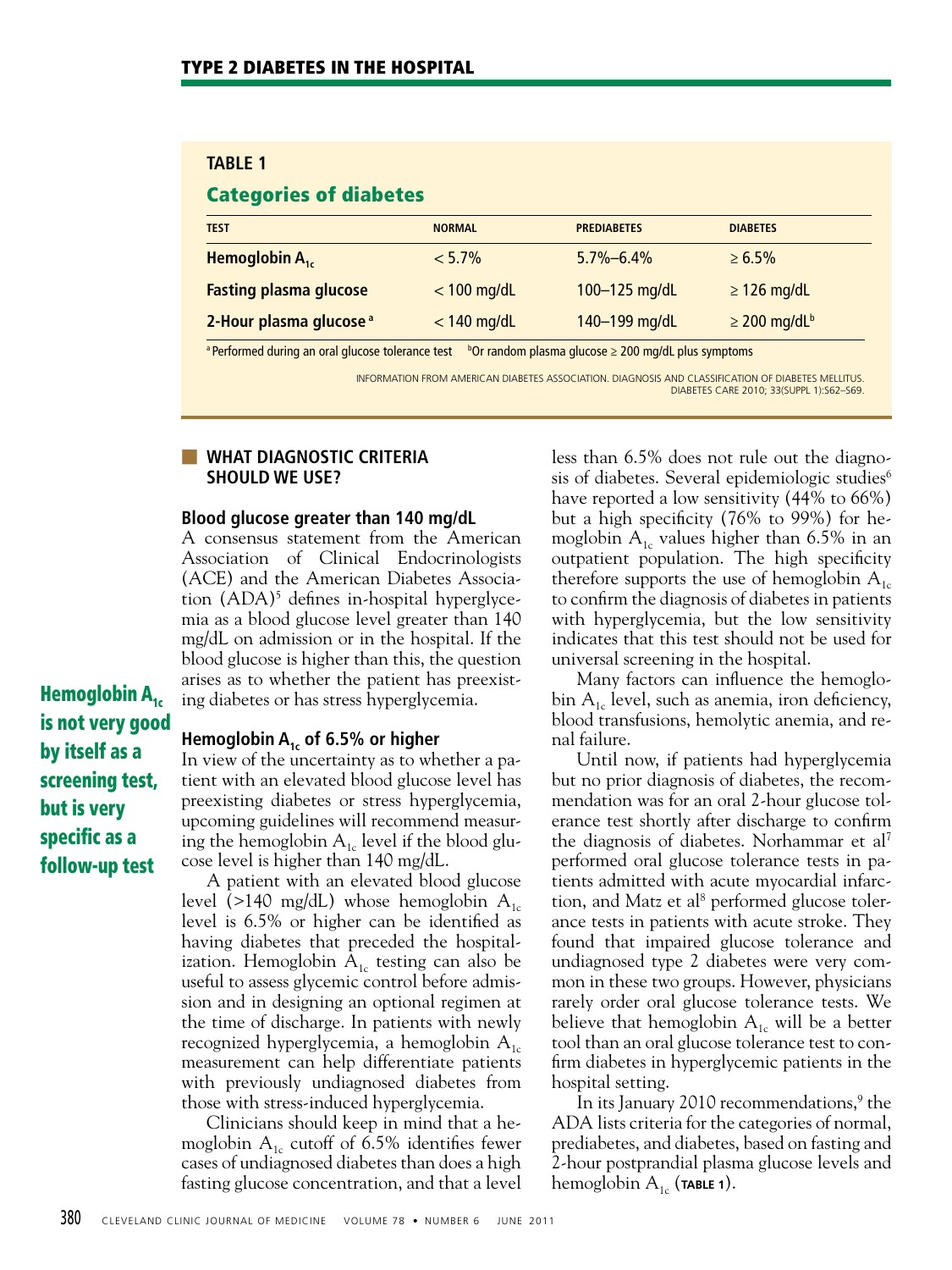#### ■ **WHAT IS THE ASSOCIATION BETWEEN HYPERGLYCEMIA AND OUTCOMES?**

In 2,471 patients admitted to the hospital with community-acquired pneumonia, McAlister et al<sup>10</sup> found that the rates of hospital complications and of death rose with blood glucose levels.

Falguera et al<sup>11</sup> found that, in  $660$  episodes of community-acquired pneumonia, the rates of hospitalization, death, pleural effusion, and concomitant illnesses were all significantly higher in diabetic patients than in nondiabetic patients.

Noordzij et al<sup>12</sup> performed a case-control study of 108,593 patients who underwent noncardiac surgery. The odds ratio for perioperative death was 1.19 (95% confidence interval [CI] 1.1–1.3) for every 1-mmol/L increase in the glucose level.

Frisch et al,<sup>13</sup> in patients undergoing noncardiac surgery, found that the 30-day rates of death and of in-hospital complications were all higher in patients with diabetes than without diabetes.

Our group3 identified hyperglycemia as an independent marker of in-hospital death in patients with undiagnosed diabetes. The rates of death were 1.7% in those with normoglycemia, 3.0% in those with known diabetes, and 16.0% ( $P < .01$ ) in those with new hyperglycemia.

The ACE/ADA consensus panel<sup>14</sup> set the following glucose targets for patients in the non-ICU setting:

- Pre-meal blood glucose  $\leq 140$  mg/dL
- Random blood glucose < 180 mg/dL.

On the other hand, hypoglycemia is also associated with adverse outcomes. Therefore, to avoid hypoglycemia, the insulin regimen should be reassessed if blood glucose levels fall below 100 mg/dL. New guidelines will suggest keeping the blood glucose between 100 and 140 mg/dL.

#### **HOW SHOULD WE MANAGE HYPERGLYCEMIA IN THE NON-ICU SETTING?**

The ACE/ADA guidelines recommend subcutaneous insulin therapy for most medicalsurgical patients with diabetes, reserving intravenous insulin therapy for hyperglycemic crises and uncontrolled hyperglycemia.14

Oral antidiabetic agents are not generally recommended, as we have no data to support their use in the hospital. Another argument against using noninsulin therapies in the hospital is that sulfonylureas, especially glyburide (Diabeta, Micronase) are a major cause of hypoglycemia. Metformin (Glucophage) is contraindicated in decreased renal function, in hemodynamic instability, in surgical patients, and with the use of iodinated contrast dye. Thiazolidinediones are associated with edema and congestive heart failure, and they take up to 12 weeks to lower blood glucose levels. Alpha-glucosidase inhibitors are weak glucoselowering agents. Also, therapies directed at glucagon-like-protein 1 can cause nausea and have a greater effect on postprandial glucose.<sup>14</sup>

The two main options for managing hyperglycemia and diabetes in the non-ICU setting are short-acting insulin on a sliding scale and basal-bolus therapy, the latter with either NPH plus regular insulin or long-acting plus rapid-acting insulin analogues.

#### **Basal-bolus vs sliding scale insulin: The RABBIT-2 trial**

In the RABBIT 2 trial (Randomized Basal **Reassess the** Bolus Versus Sliding Scale Regular Insulin *insulin regimen* in Patients With Type 2 Diabetes Mellitus),<sup>15</sup> our group compared the efficacy and safety of a basal-bolus regimen and a sliding-scale regi- **levels fall** men in 130 hospitalized patients with type 2 diabetes treated with diet, with oral hypoglycemic agents, or with both. Oral antidiabetic drugs were discontinued on admission, and patients were randomized to one of the treatment groups.

In the basal-bolus group, the starting total daily dose was 0.4 U/kg/day if the blood glucose level on admission was between 140 and 200 mg/dL, or 0.5 U/kg/day if the glucose level was between 201 and 400 mg/dL. Half of the total daily dose was given as insulin glargine (Lantus) once daily, and the other half was given as insulin glulisine (Apidra) before meals. These doses were adjusted if the patient's fasting or pre-meal blood glucose levels rose above 140 mg/dL or fell below 70 mg/ dL.

The sliding-scale group received regular insulin four times daily (before meals and at

if blood glucose below 100 mg/dL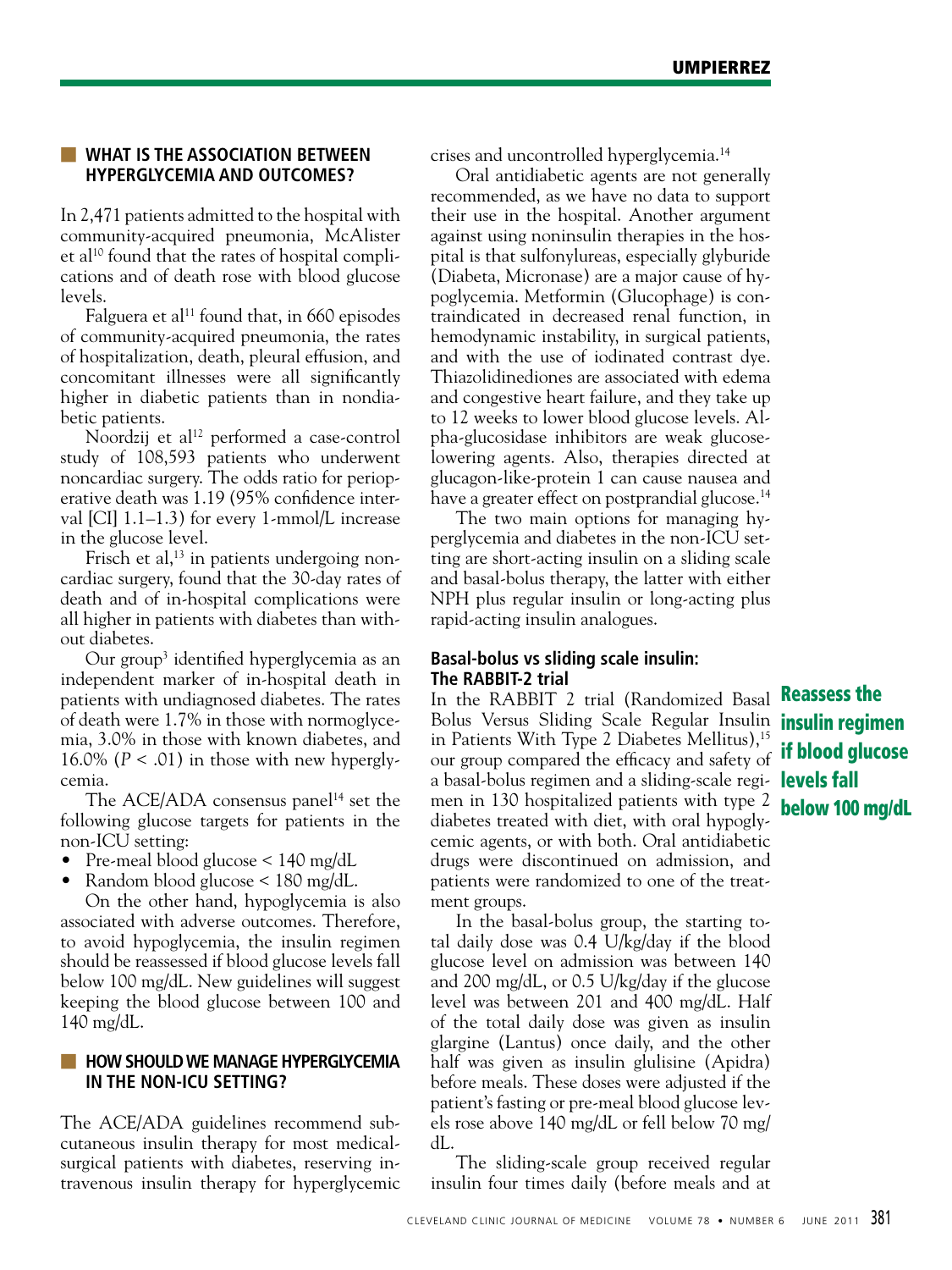bedtime) for glucose levels higher than 140 mg/dL; the higher the level, the more they got.

The basal-bolus regimen was better than sliding-scale regular insulin. At admission, the mean glucose values and hemoglobin  $A_{1c}$  values were similar in both groups, but the mean glucose level on therapy was significantly lower in the basal-bolus group than in the sliding-scale group,  $166 \pm 32$  mg/dL vs 193 ± 54 mg/dL, *P* < .001). About two-thirds of the basal-bolus group achieved a blood glucose target of less than 140 mg/dL, compared with only about one-third of the sliding-scale group. The basal-bolus group received more insulin, a mean of 42 units per day vs 12.5 units per day in the sliding-scale group. Yet the incidence of hypoglycemia was 3% in both groups.

#### **NPH plus regular vs detemir plus aspart: The DEAN trial**

Several long-acting insulin analogues are available and have a longer duration of action than NPH. Similarly, several newer rapidacting analogues act more rapidly than regular insulin. Do these pharmacokinetic advantages matter? And do they justify the higher costs of the newer agents?

In the randomized Insulin Detemir Versus NPH Insulin in Hospitalized Patients With Diabetes (DEAN) trial,<sup>16</sup> we compared two regimens: detemir plus aspart in a basal-bolus regimen, and NPH plus regular insulin in two divided doses, two-thirds of the total daily dose in the morning before breakfast and onethird before dinner, both doses in a ratio of two-thirds NPH and one-third regular, mixed in the same syringe. We recruited 130 patients with type 2 diabetes mellitus who were on oral hypoglycemic agents or insulin therapy.

NPH plus regular was just as good as detemir plus aspart in improving glycemic control. Blood glucose levels fell during the first day of therapy and were similar in both groups throughout the trial, as measured before breakfast, lunch, and dinner and at bedtime. The mean total daily insulin dose was not significantly different between treatment groups: 56 ± 45 units in the basal-bolus detemir-aspart group and  $45 \pm 32$  units in the NPH-regular group. However, the basal-bolus group received significantly more short-acting insulin:

 $27 \pm 20$  units a day of aspart vs  $18 \pm 14$  units of regular.

Somewhat fewer patients in the NPHregular group had episodes of hypoglycemia, although the difference between groups was not statistically significant.

In a univariate analysis of the RABBIT-2 and DEAN trials,<sup>17</sup> factors that predicted a blood glucose level less than 60 mg/dL were older age, lower body weight, higher serum creatinine level, and previous insulin therapy. Factors that were not predictive were the hemoglobin  $A_{1c}$  level and the enrollment blood glucose level. Based on these data, we believe that to reduce the rate of hypoglycemia, lower insulin doses are needed in elderly patients and patients with renal impairment, and that if patients have been taking insulin before they come to the hospital, the dose should be cut back by about 25% while they are hospitalized.

#### **Basal-bolus vs sliding-scale insulin for surgical patients: The RABBIT 2 Surgery trial**

Does better glucose control in surgical patients affect outcomes in patients undergoing general surgery? To find out, we performed a prospective, multicenter, randomized, openlabel trial in general surgery patients not in the ICU.18 We recruited and randomized 211 patients with type 2 diabetes who were on diet therapy or oral hypoglycemic agents or insulin in low doses  $(< 0.4$  U/kg/day).

Oral drugs were discontinued on admission, and patients were randomized to receive either a basal-bolus regimen of glargine plus glulisine or regular insulin on a sliding scale. The basal-bolus group got 0.5 U/kg/day, half of it as glargine once daily and half as glulisine before meals. The total daily dose was reduced to 0.3 U/kg/day in patients age 70 and older or who had a serum creatinine level of 2.0 mg/dL or higher.

The goal was to maintain fasting and premeal glucose concentrations between 100 and 140 mg/dL. The total daily dose was raised by 10% (mostly in the glargine dose) if the blood glucose level was in the range of 141 to 180 mg/dL, and by 20% if the glucose level was higher than 181 mg/dL. The dose was decreased by 10% for glucose levels between 70 and 99 mg/dL, was decreased by 20% if the

Oral antidiabetic agents are not generally recommended in the hospital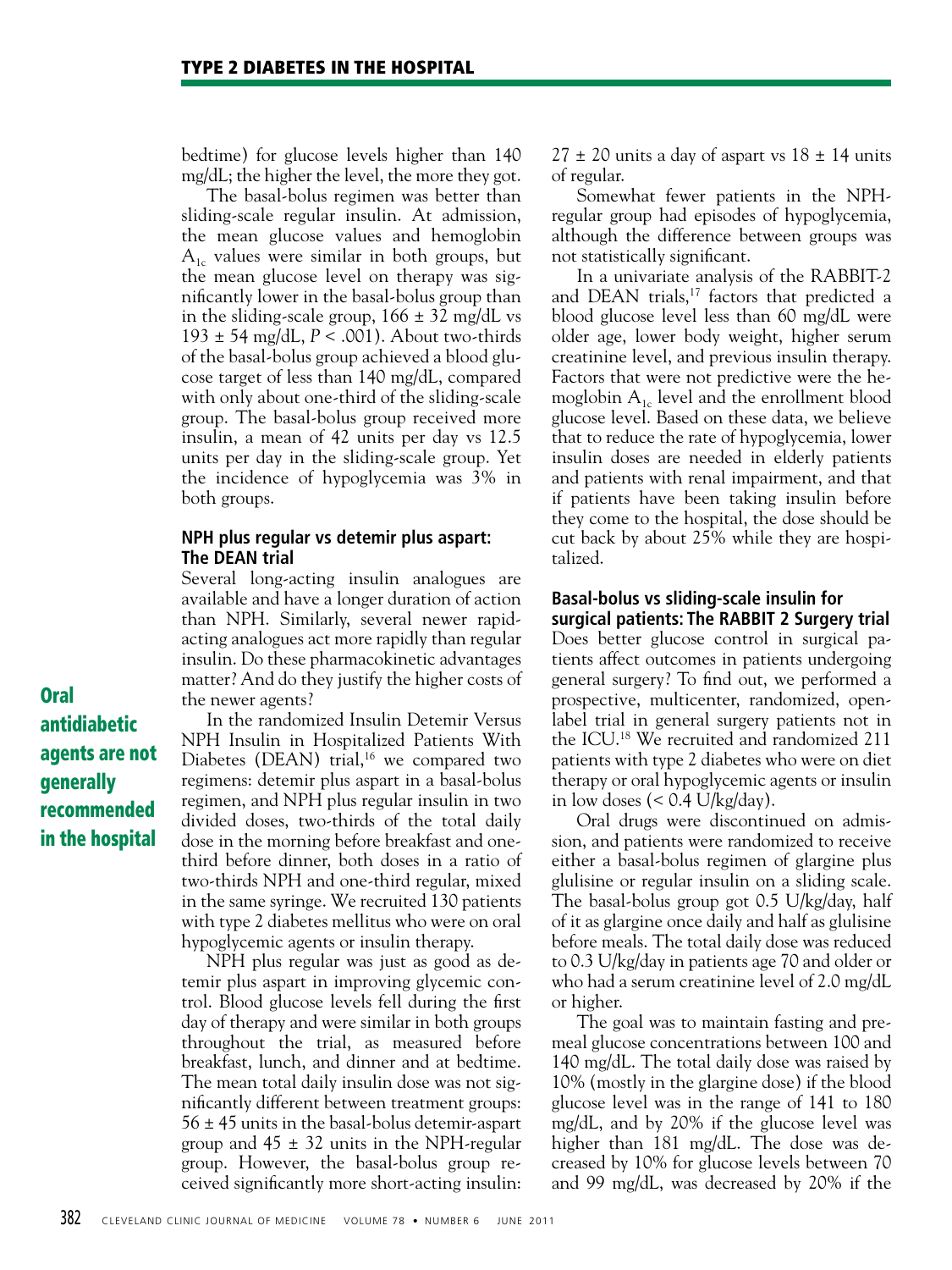glucose level was between 40 and 69, and was held if the glucose level was lower than 40 mg/ dL. If a patient was not able to eat, insulin glulisine was held until meals were resumed.

The sliding-scale group received regular insulin four times a day for blood glucose levels higher than 140 mg/dL.

The primary outcomes measured were the difference between groups in mean daily blood glucose concentration and a composite of hospital complications including postoperative wound infection, pneumonia, respiratory failure, acute renal failure, and bacteremia. Secondary outcomes were differences between groups in mean fasting and pre-meal blood glucose, number of hypoglycemic episodes (blood glucose < 70 mg/dL), hyperglycemic episodes (blood glucose  $> 200$  mg/dL), length of hospital stay, need for intensive care, and rate of complications including wound infection, pneumonia, acute renal failure, and death.

Blood glucose levels were significantly lower in the basal-bolus group through the first 7 days after randomization, as measured before breakfast, lunch, and dinner, and at bedtime, and then they converged.

More patients in the sliding-scale group had hospital complications, 26 vs 9, *P* = .003. On the other hand, more patients in the basalbolus group had episodes of hypoglycemia: 24 (23%) vs 5 (4.7%) had episodes of less than 70 mg/dL (*P* < .001), 12 (12%) vs 2 (1.9%) had episodes of less than 60 mg/dL (*P* = .005), and 4 (3.8%) vs 0 had episodes of less than 40 mg/ dL  $(P = .057)$ . The mean total daily dose of insulin was 33.4 units in the basal-bolus group and 12.3 units in the sliding-scale group.

#### **WHAT HAVE WE LEARNED?**

**Don't use a sliding-scale regimen as a single agent in patients with diabetes.** Glycemic control is better with a basal-bolus regimen than with a sliding-scale regimen, and a basalbolus insulin regimen is preferred for most patients with hyperglycemia.

**The old human insulins (ie, regular and NPH) are still good** and improve glycemic control as well as the new basal insulin analogues (detemir and aspart) do.

**Improved control may reduce the rate of hospital complications,** according to preliminary evidence. More studies are under way.

**One size does not fit all.** Those who are elderly or who have impaired renal function should receive lower doses of insulin, eg, 0.3 U/kg/day instead of 0.5 U/kg/day. Those who are on insulin should have their dose decreased when they are admitted to the hospital. Perhaps lean patients with type 2 diabetes should also have a lower dose.

Most hospitalized patients with diabetes and elevated blood glucose values (or hyperglycemia) should receive subcutaneous insulin treatment with a basal-bolus regimen or a multidose combination of NPH plus regular insulin. Selected patients with severe insulin resistance and persistent hyperglycemia despite subcutaneous insulin may benefit from continuous intravenous insulin infusion.

**Patients treated with insulin at home should continue to receive insulin therapy in the hospital.** However, the insulin dosage should be reduced by about 25% to allow for lower food intake.

#### **QUESTIONS FOR FURTHER STUDY**

#### **Should we modify the standard basal-bolus regimen?**

In a typical basal-bolus regimen, patients get **regular** 50% of their total daily insulin dose in the form of a basal injection and 50% in the form of rapid-acting boluses before meals. However, just as good as for a variety of reasons, hospitalized patients do not eat very much. Thus, a 50-50 basal-bolus regimen may not be ideal for patients with **aspart in** poor oral intake.

In the Basal-PLUS trial, currently under way, we are comparing the safety and effica- **glycemic** cy of a daily dose of basal insulin (glargine) control plus correction doses of a rapid-acting insulin analogue (glulisine) on a sliding scale and a standard basal-bolus regimen in medical and surgical patients.

#### **Does one glycemic target fit all patients?**

Falciglia et al<sup>19</sup> found an association between hyperglycemia and death in patients with unstable angina, arrhythmias, stroke, pneumonia, gastrointestinal bleeding, respiratory failure, sepsis, acute renal failure, and congestive heart failure. However, they found no such association in patients with chronic obstruc-

NPH plus insulin was detemir plus improving